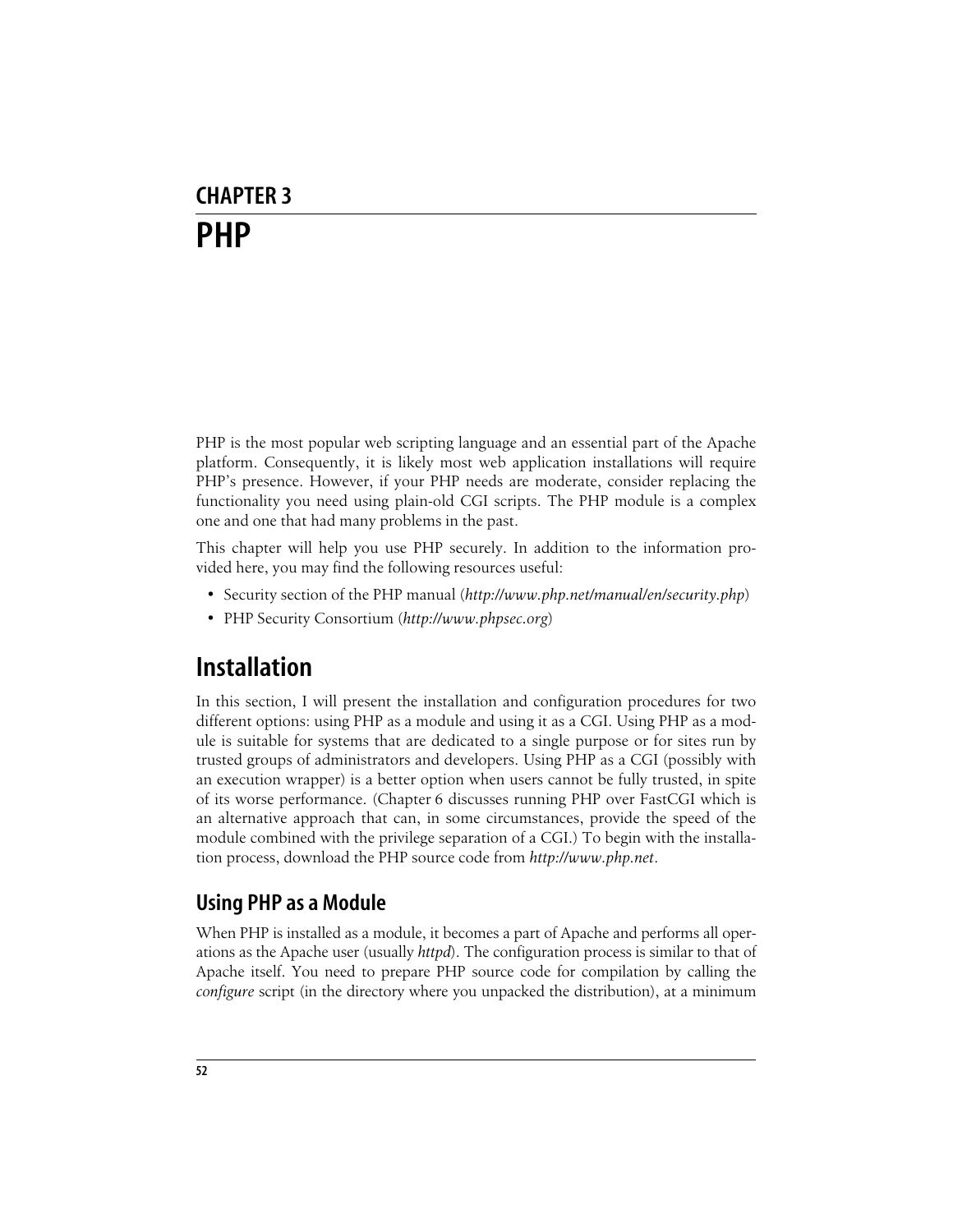letting it know where Apache's *apxs* tool resides. The *apxs* tool is used as the interface between Apache and third-party modules:

```
$ ./configure --with-apxs=/usr/local/apache/bin/apxs
$ make
# make install
```
Replace --with-apxs with --with-apxs2 if you are running Apache 2. If you plan to use PHP only from within the web server, it may be useful to put the installation together with Apache. Use the --prefix configuration parameter for that:

```
$ ./configure \
> --with-apxs=/usr/local/apache/bin/apxs \
> --prefix=/usr/local/apache/php
```
In addition to making PHP work with Apache, a command-line version of PHP will be compiled and copied to */usr/local/apache/php/bin/php*. The command-line version is useful if you want to use PHP for general scripting, unrelated to web servers.

The following configuration data makes Apache load PHP when it starts and allows Apache to identify which pages contain PHP code:

```
# Load the PHP module (the module is in
# subdirectory modules/ in Apache 2)
LoadModule php5_module libexec/libphp5.so
# Activate the module (not needed with Apache 2)
AddModule mod_php5.c
# Associate file extensions with PHP
AddHandler application/x-httpd-php .php
AddHandler application/x-httpd-php .php3
AddHandler application/x-httpd-php .inc
AddHandler application/x-httpd-php .class
AddHandler application/x-httpd-php .module
```
I choose to associate several extensions with the PHP module. One of the extensions (*.php3*) is there for backward compatibility. Java class files end in *.class* but there is little chance of clash because these files should never be accessed directly by Apache. The others are there to increase security. Many developers use extensions other than *.php* for their PHP code. These files are not meant to be accessed directly but through an include( ) statement. Unfortunately, these files are often stored under the web server tree for convenience and anyone who knows their names can request them from the web server. This often leads to a security problem. (This issue is discussed in more detail in Chapters 10 and 11.)

Next, update the DirectoryIndex directive:

DirectoryIndex index.html index.php

Finally, place a version of *php.ini* in */usr/local/apache/php/lib/*. A frequent installation error occurs when the configuration file is placed at a wrong location, where it fails to have any effect on the PHP engine. To make sure a configuration file is active, create a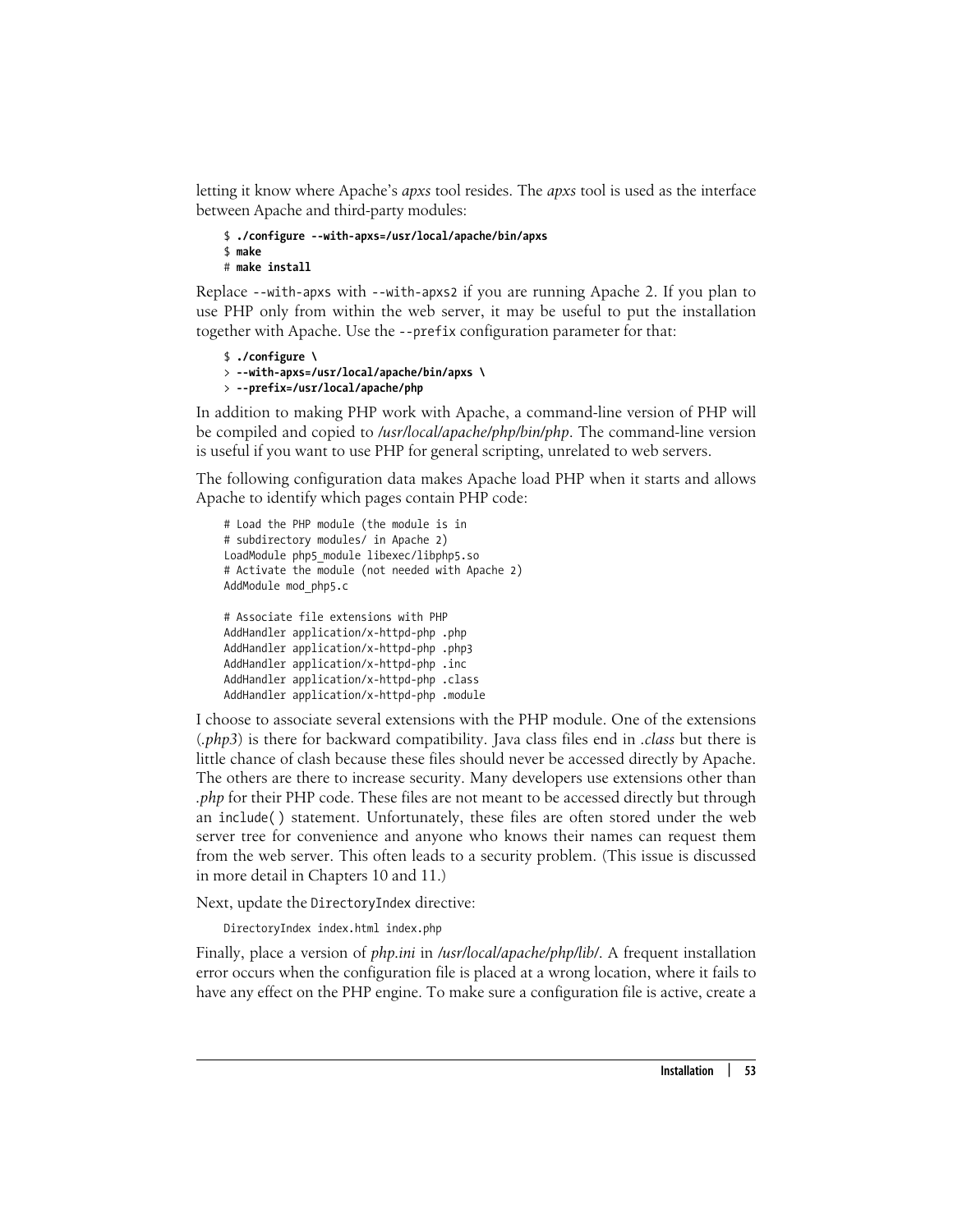page with a single call to the phpinfo( ) function and compare the output with the settings configured in your *php.ini* file.

### **Using PHP as a CGI**

Compiling PHP as a CGI is similar to compiling it for the situation where you are going to use it as a module. This mode of operation is the default for PHP, so there is no need to specify an option on the *configure* line. There are two ways to configure and compile PHP depending on the approach you want to use to invoke PHP scripts from Apache.

One approach is to treat PHP scripts like other CGI scripts, in which case the execution will be carried out through the operating system. The same rules as for other CGI scripts apply: the file must be marked as executable, and CGI execution must be enabled with an appropriate ExecCGI option in the configuration. To compile PHP for this approach, configure it with the --enable-discard-path option:

```
$ ./configure \
> --enable-discard-path \
> --prefix=/usr/local/apache/php
$ make
# make install
```
The operating system must have a way of determining how to execute the script. Some systems use file extensions for this purpose. On most Unix systems, the first line, called the shebang line, in the script must tell the system how to execute it. Here's a sample script that includes such a line:

```
#!/usr/local/apache/php/bin/php
<? echo "Hello world"; ?>
```
This method of execution is not popular. When PHP is operating as an Apache module, PHP scripts do not require the shebang line at the top. Migrating from a module to CGI operation, therefore, requires modifying every script. Not only is that time consuming but also confusing for programmers.

The second approach to running PHP as a CGI is Apache-specific and relies on Apache's ability to have a CGI script post-process static files. First, configure, compile, and install PHP, this time specifying the --enable-force-cgi-redirect option:

```
$ ./configure \
> --enable-force-cgi-redirect \
> --prefix=/usr/local/apache/php
$ make
# make install
```
Place a copy of the PHP interpreter (*/usr/local/apache/php/bin/php*) into the web server's *cgi-bin/* directory. Configure Apache to use the interpreter to post-process all PHP files. In the example below, I am using one extension (*.php*), but you can add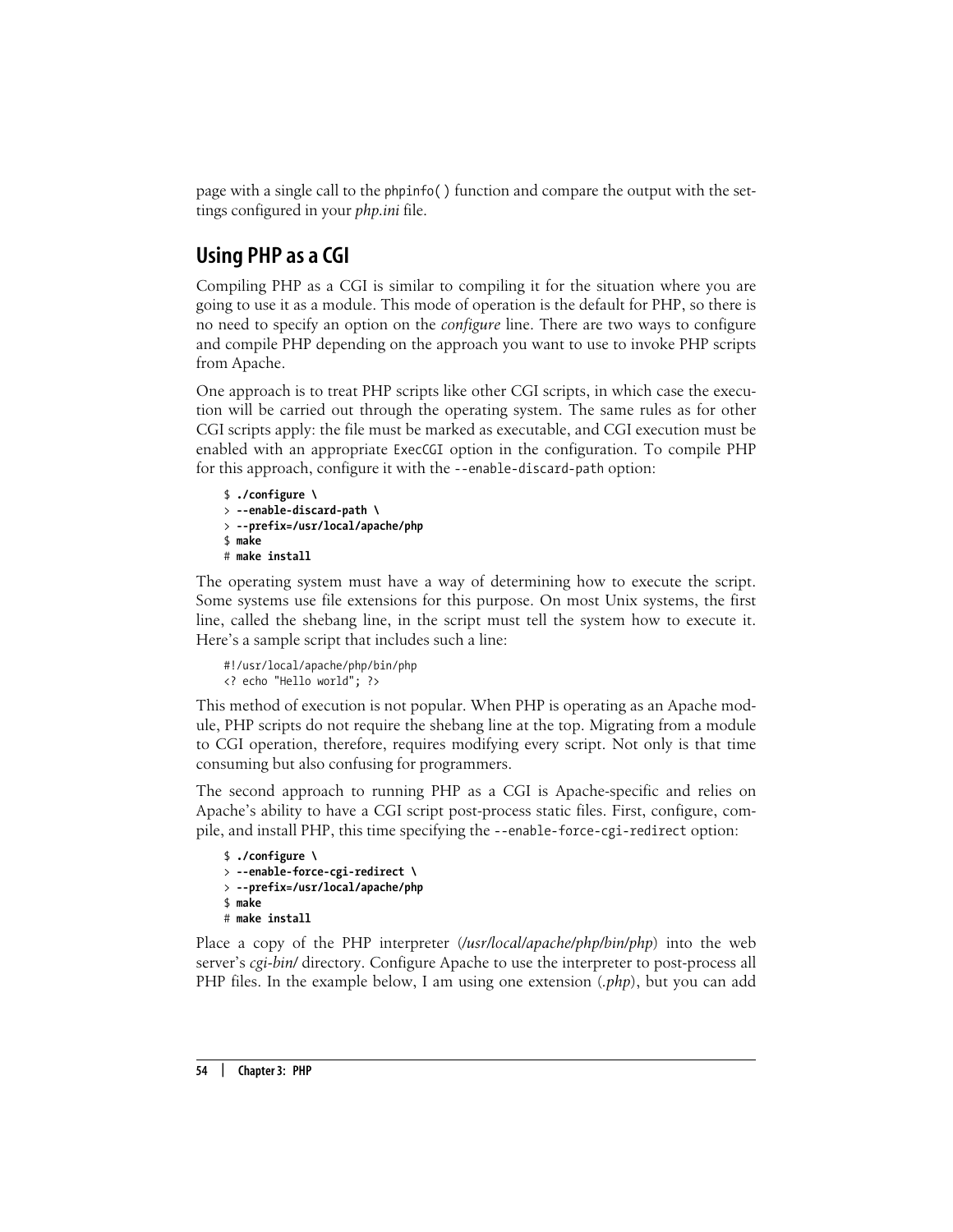more by adding multiple AddHandler directives (as shown in the section "Using PHP as a Module"):

Action application/x-httpd-php /cgi-bin/php AddHandler application/x-httpd-php .php

I have used the same MIME type (*application/x-httpd-php*) as before, when configuring PHP to work as a module. This is not necessary but it makes it easier to switch from PHP working as a module to PHP working as a CGI. Any name (e.g., *phpscript*) can be used provided it is used in both directives. If you do that, you can have PHP working as a module and as a script at the same time without a conflict.

Placing an interpreter (of any kind) into a *cgi-bin/* directory can be dangerous. If this directory is public, then anyone can invoke the interpreter directly and essentially ask it to process any file on disk as a script. This would result in an information leak or command execution vulnerability. Unfortunately, there is no other way since this is how Apache's Action execution mechanism works. However, a defense against this type of attack is built into PHP, and that's what the --enable-force-cgi-redirect switch we used to compile PHP is for. With this defense enabled, attempts to access the PHP interpreter directly will always fail. I recommend that you test the protection works by attempting to invoke the interpreter directly yourself. The *configure* script silently ignores unrecognized directives, so the system can be open to attack if you make a typing error when specifying the --enable-force-cgi-redirect option.



To ensure no one can exploit the PHP interpreter by calling it directly, create a separate folder, for example *php-cgi-bin/*, put only the interpreter there, and deny all access to it using Deny from all. Network access controls are not applied to internal redirections (which is how the Action directive works), so PHP will continue to work but all attack attempts will fail.

### **Choosing Modules**

PHP has its own extension mechanism that breaks functionality into modules, and it equally applies when it is running as an Apache module or as a CGI. As was the case with Apache, some PHP modules are more dangerous than others. Looking at the *configure* script, it is not easy to tell which modules are loaded by default. The command line and CGI versions of PHP can be invoked with a -m switch to produce a list of compiled-in modules (the output in the example below is from PHP 5.0.2):

```
$ ./php -m
[PHP Modules]
ctype
iconv
pcre
posix
session
SPL
```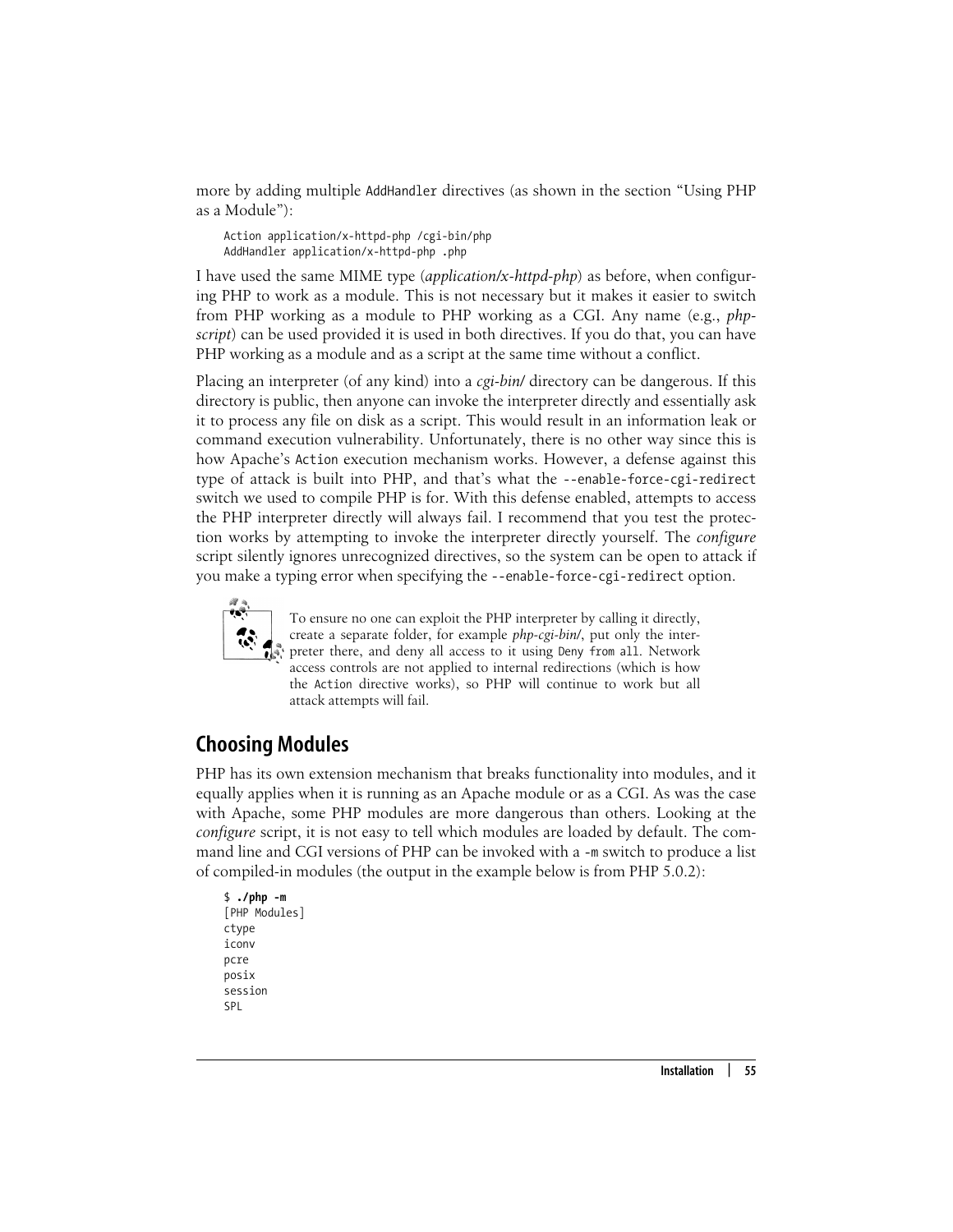```
SQLite
standard
tokenizer
xml
```
[Zend Modules]

If you have PHP running as an Apache module, you must run the following simple script as a web page, which will provide a similar output:

```
<pre>
<?
$extension list = get loaded extensions();
foreach($extension_list as $id => $extension) {
    echo($id . ". \overline{ } . $extension . "\n");
}
?>
</pre>
```
For the purpose of our discussion, the list of default modules in the PHP 4.x branch is practically identical. From a security point of view, only the *posix* module is of interest. According to the documentation (*http://www.php.net/manual/en/ref.posix.php*), it can be used to access sensitive information. I *have* seen PHP-based exploit scripts use POSIX calls for reconnaissance. To disable this module, use the --disable-posix switch when configuring PHP for compilation.

In your job as system administrator, you will likely receive requests from your users to add various PHP modules to the installation (a wealth of modules is one of PHP's strengths). You should evaluate the impact of a new PHP module every time you make a change to the configuration.

# **Configuration**

Configuring PHP can be a time-consuming task since it offers a large number of configuration options. The distribution comes with a recommended configuration file *php.ini-recommended*, but I suggest that you just use this file as a starting point and create your own recommended configuration.

## **Disabling Undesirable Options**

Working with PHP you will discover it is a powerful tool, often too powerful. It also has a history of loose default configuration options. Though the PHP core developers have paid more attention to security in recent years, PHP is still not as secure as it could be.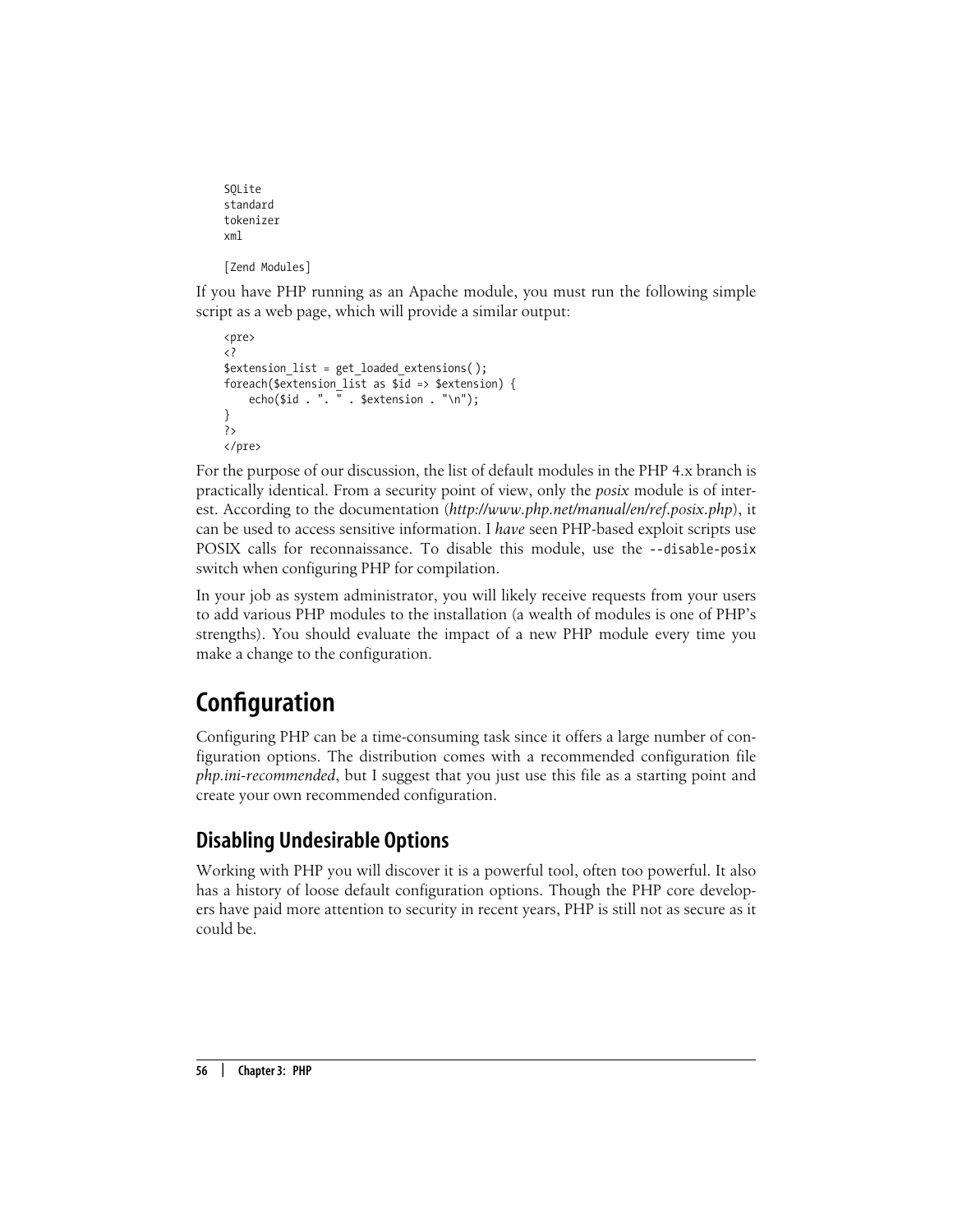#### **register\_globals and allow\_url\_fopen**

One PHP configuration option strikes fear into the hearts of system administrators everywhere, and it is called register\_globals. This option is off by default as of PHP 4.2.0, but I am mentioning it here because:

- It is dangerous.
- You will sometimes be in a position to audit an existing Apache installation, so you will want to look for this option.
- Sooner or later, you will get a request from a user to turn it on. Do not do this.

I am sure it seemed like a great idea when people were not as aware of web security issues. This option, when enabled, automatically transforms request parameters directly into PHP global parameters. Suppose you had a URL with a name parameter:

```
http://www.apachesecurity.net/sayhello.php?name=Ivan
```
The PHP code to process the request could be this simple:

<? echo "Hello \$name!"; ?>

With web programming being as easy as this, it is no wonder the popularity of PHP exploded. Unfortunately, this kind of functionality led to all sorts of unwanted side effects, which people discovered after writing tons of insecure code. Look at the following code fragment, placed on the top of an administration page:

```
<?
if (isset($admin) == false) {
     die "This page is for the administrator only!";
}
?>
```
In theory, the software would set the \$admin variable to true when it authenticates the user and figures out the user has administration privileges. In practice, appending ?admin=1 to the URL would cause PHP to create the \$admin variable where one is absent. And it gets worse.

Another PHP option, allow url fopen, allows programmers to treat URLs as files. (This option is still on by default.) People often use data from a request to determine the name of a file to read, as in the following example of an application that expects a parameter to specify the name of the file to execute:

```
http://www.example.com/view.php?what=index.php
```
The application then uses the value of the parameter what directly in a call to the include( ) language construct:

```
<? include($what) ?>
```
As a result, an attacker can, by sending a path to any file on the system as parameter (for example /etc/passwd), read any file on the server. The include( ) puts the contents of the file into the resulting web page. So, what does this have to do with allow url fopen?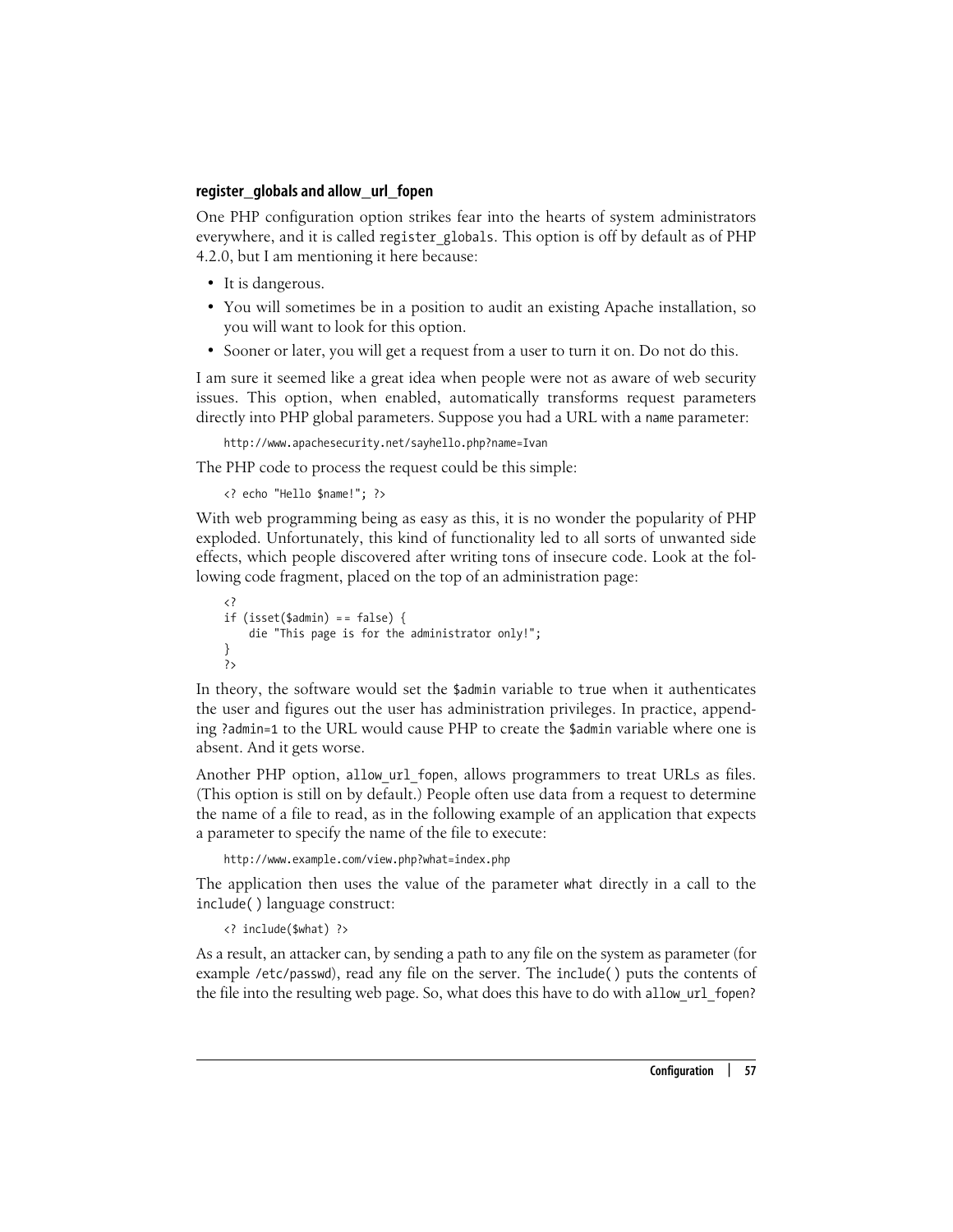Well, if this option is enabled and you supply a URL in the what parameter, PHP will read and *execute* arbitrary code from wherever on the Internet you tell it to!

Because of all this, we turn off these options in the *php.ini* file:

```
allow url fopen = Off
register_globals = Off
```
#### **Dynamic module loading**

I have mentioned that, like Apache, PHP uses modules to extend its functionality dynamically. Unlike Apache, PHP can load modules programmatically using the dl( ) function from a script. When a dynamic module is loaded, it integrates into PHP and runs with its full permissions. Someone could write a custom extension to get around the limitations we impose in the configuration. This type of attack has recently been described in a Phrack article: "Attacking Apache with builtin Modules in Multihomed Environments" by andi@void (*http://www.phrack.org/phrack/62/p62- 0x0a\_Attacking\_Apache\_Modules.txt*).

The attack described in the article uses a custom PHP extension to load malicious code into the Apache process and take over the web server. As you would expect, we want this functionality turned off. Modules can still be used but only when referenced from *php.ini*:

enable\_dl = Off

#### **Display of information about PHP**

I mentioned in Chapter 2 that Apache allows modules to add their signatures to the signature of the web server, and told why that is undesirable. PHP will take advantage of this feature by default, making the PHP version appear in the Server response header. (This allows the PHP Group to publish the PHP usage statistics shown at *http://www.php.net/usage.php*.) Here is an example:

```
Server: Apache/1.3.31 (Unix) PHP/4.3.7
```
We turned this feature off on the Apache level, so you may think further action would be unnecessary. However, there is another way PHP makes its presence known: through special Easter egg URLs. The following URL will, on a site with PHP configured to make its presence known, show the PHP credits page:

http://www.example.com/index.php?=PHPB8B5F2A0-3C92-11d3-A3A9-4C7B08C10000

There are three more special addresses, one for the PHP logo, the Zend logo, and the real Easter egg logo, respectively:

PHPE9568F34-D428-11d2-A769-00AA001ACF42 PHPE9568F35-D428-11d2-A769-00AA001ACF42 PHPE9568F36-D428-11d2-A769-00AA001ACF42

The Easter egg logo will be shown instead of the official PHP logo every year on April 1. Use the expose php configuration directive to tell PHP to keep quiet. Setting this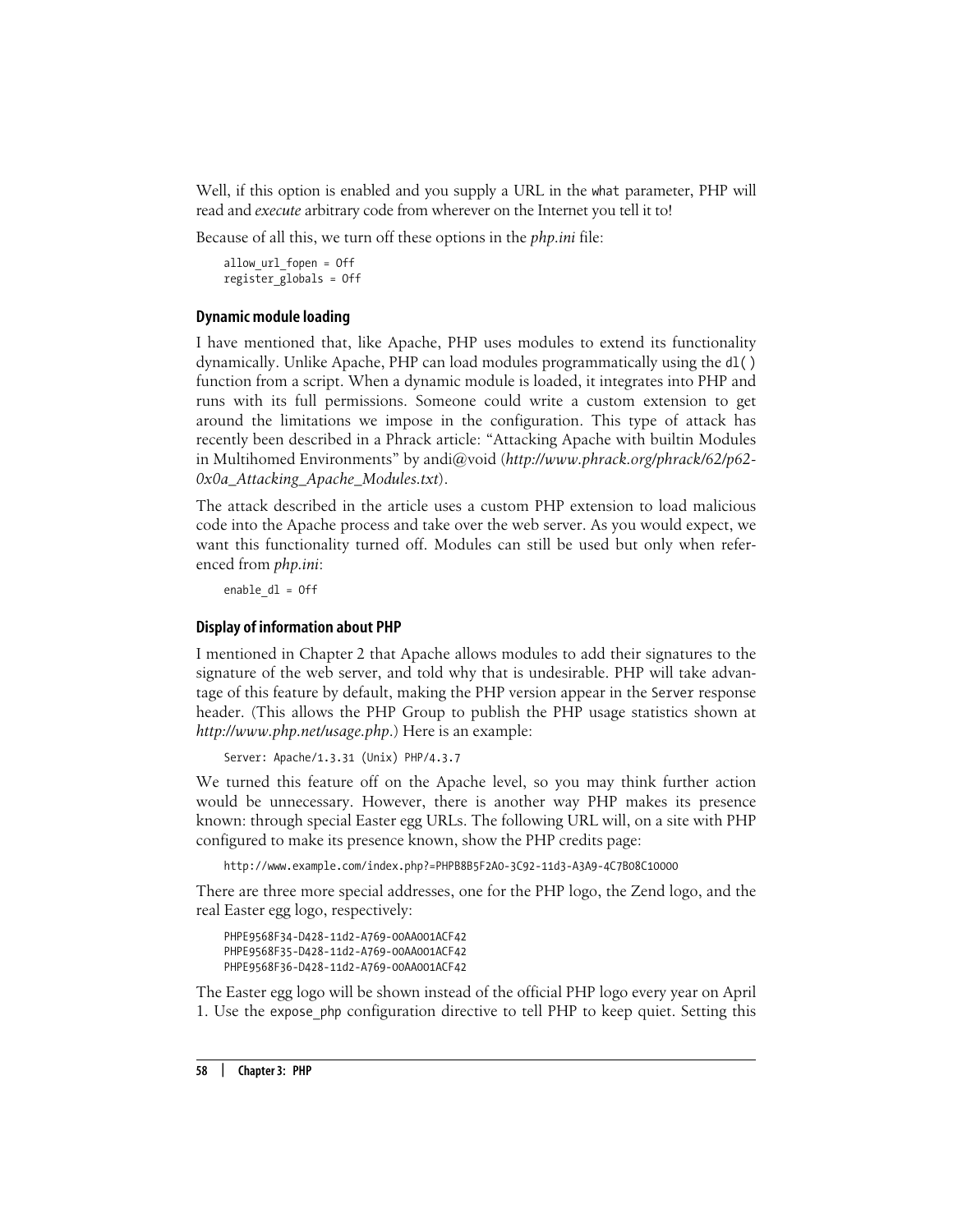directive to Off will prevent the version number from reaching the Server response header and special URLs from being processed:

expose\_php = Off

#### **Disabling Functions and Classes**

The PHP configuration directives disable functions and disable classes allow arbitrary functions and classes to be disabled.

One good candidate function is openlog( ). This function, with syslog( ), allows PHP scripts to send messages to the syslog. Unfortunately, the function allows the script to change the name under which the process is visible to the syslog. Someone malicious could change this name on purpose and have the Apache messages appear in the syslog under a different name. The name of the logging process is often used for sorting syslog messages, so the name change could force the messages to be missed. Fortunately, the use of openlog( ) is optional, and it can be disabled.

disable\_functions = openlog

Some PHP/Apache integration functions (listed below and available only when PHP is used as an Apache module) can be dangerous. If none of your scripts require this functionality, consider disabling them using the disable\_functions directive:

```
apache child terminate
apache_get_modules
apache get version
apache_getenv
apache_note
apache_setenv
virtual
```
### **Restricting Filesystem Access**

The most useful security-related PHP directive is open\_basedir. It tells PHP which files it can access. The value for the directive consists of a list of file prefixes, separated by a colon on Unix or a semicolon on Windows. The restrictions imposed by this directive apply to PHP scripts and (data) files. This option should be used even on servers with only one web site, and it should be configured to point one folder up from the web server root, which for the purposes of this book we set to */var/www/ htdocs*. Given that web server root, here is how open\_basedir should be set:

open\_basedir = /var/www/

The setting above will allow the PHP engine to run the scripts that are under the web server root (*/var/www/htdocs*) and to access the data files that are stored in a private area (*/var/www/data*). If you do not need nonpublic files, allow PHP to access the web server tree only by restricting PHP to */var/www/htdocs* instead.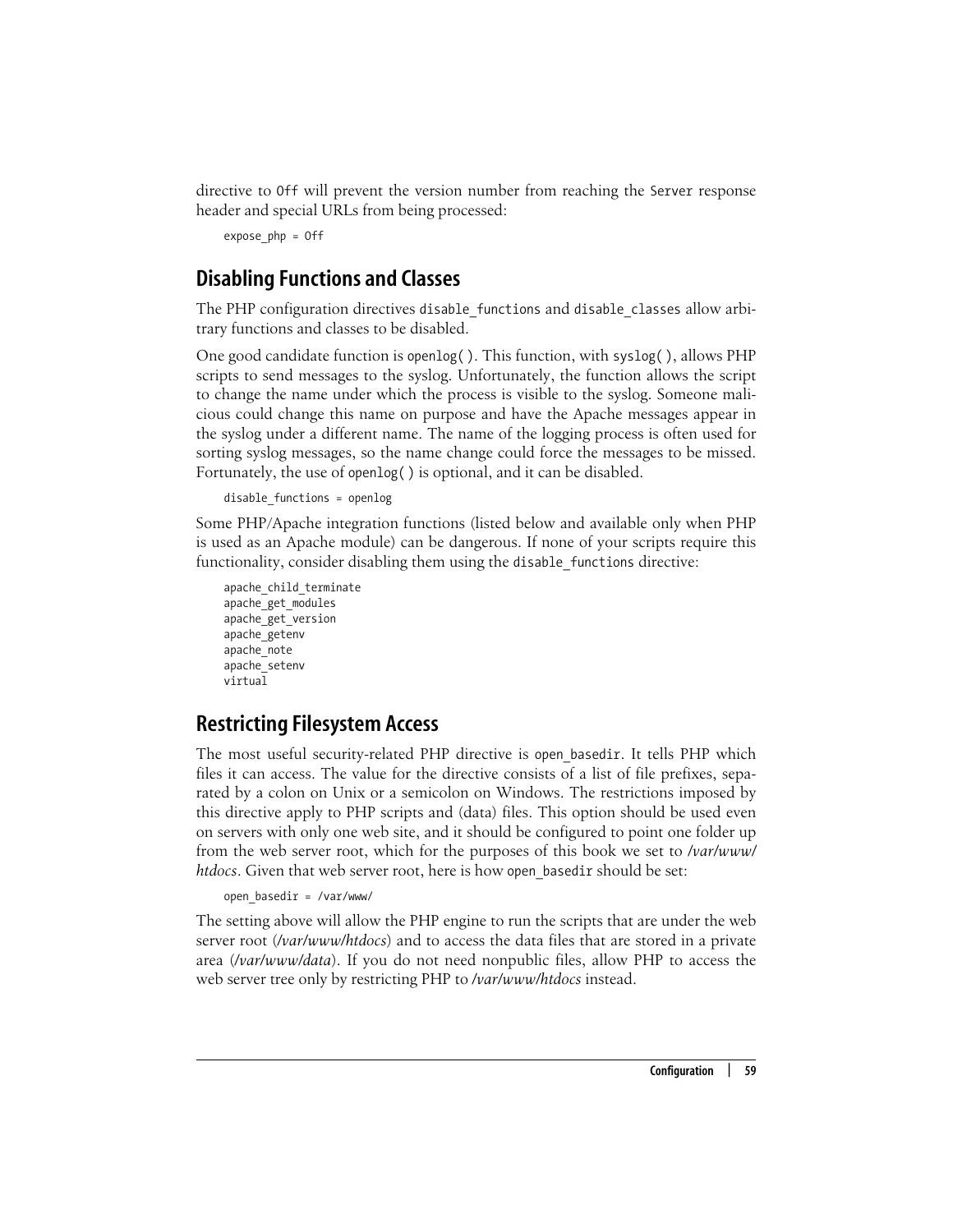

Know the difference between restrictions to a folder and restrictions to a prefix. For example, if were we to set the value of the directive to */var/www*, scripts would be able to access the files in */var/www* and */var/www2*. By having the slash at the end (as in the example above), the scripts are prevented from going outside */var/www*.

In Chapter 2, I described a method of restricting Apache into its own filesystem. That type of protection uses the operating system features and results in robust protection, so a process cannot access outside files even when it wants to. In contrast, the open\_basedir restrictions in PHP are a form of self-discipline. The developers of PHP have attempted to add special checks wherever files are accessed in the source code. This is a difficult task, and ways to trick PHP are published online from time to time. Controlling third-party modules is nearly impossible. A good example is this Bugtraq message:

```
"PHP4 cURL functions bypass open_basedir" (http://www.securityfocus.com/
archive/1/379657/2004-10-26/2004-11-01/0)
```
In the message, the author describes how the cURL PHP extension can be used to bypass open\_basedir restrictions.

Another directive, doc root, sounds suspiciously like a synonym for open basedir, but it isn't. This one only works when PHP is used as a CGI script and only to limit which scripts will be executed. (Details are available at *http://www.php.net/security.cgi-bin*.)

### **Setting Logging Options**

Not all PHP errors are logged by default. Many useful messages are tagged with the level E\_NOTICE and overlooked. Always set error logging to the maximum:

```
error reporting = E ALL
log_errors = On
```
To see any errors, you need to turn error logging on. This is done using the error\_log configuration option. If this option is left unspecified, the errors go to the standard error output, typically the Apache error log. Otherwise, error\_log accepts the following values:

```
syslog
```
Errors are sent to the system's syslog.

*<filename>*

By putting an actual filename as the parameter, you tell PHP to write all errors to the specified separate log file.

When using a separate file for PHP logging, you need to configure permissions securely. Unlike the Apache logs, which are opened at the beginning when Apache is still running as *root*, PHP logs are created and written to later, while the process is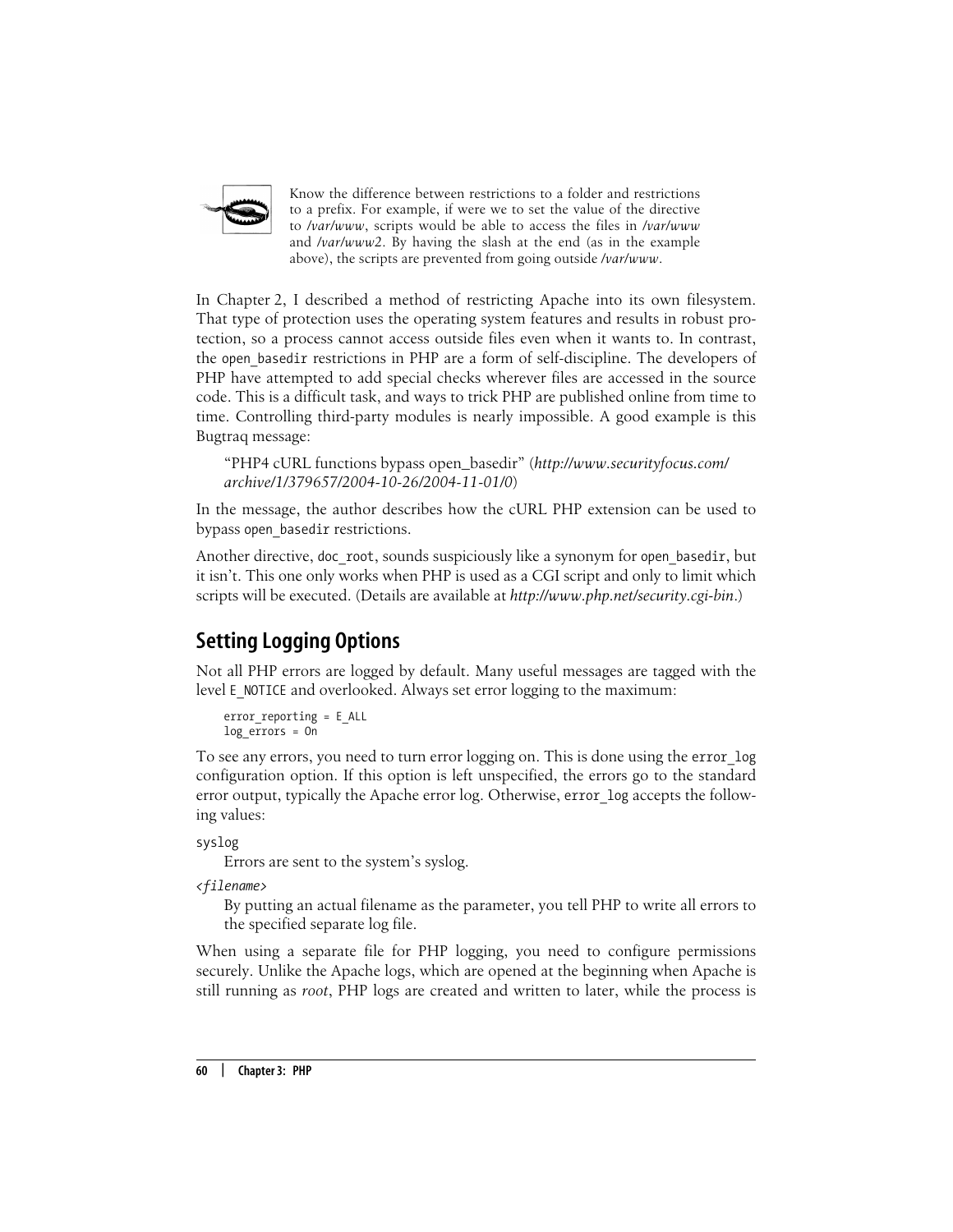running as the web server user. This means you cannot place the PHP error log into the same folder where other logs are. Instead, create a subfolder and give write access to the subfolder to the web server user (*httpd*):

```
# cd /var/www/logs
# mkdir php
# chown httpd php
```
In the *php.ini* file, configure the error log option:

error log = /var/www/logs/php/php error log

The option to display errors in the HTML page as they occur can be very useful during development but dangerous on a production server. It is recommended that you install your own error handler to handle messages and turn off this option. The same applies to PHP startup errors:

```
display_errors = Off
display_startup_errors = Off
```
### **Setting Limits**

When PHP is compiled with a --enable-memory-limit (I recommend it), it becomes possible to put a limit on the amount of memory a script consumes. Consider using this option to prevent badly written scripts from using too much memory. The limit is set via the memory\_limit option in the configuration file:

memory\_limit = 8M

You can limit the size of each POST request. Other request methods can have a body, and this option applies to all of them. You will need to increase this value from the default value specified below if you plan to allow large file uploads:

post\_max\_size = 8M

The max\_input\_time option limits the time a PHP script can spend processing input. The default limit (60 seconds) is likely to be a problem if clients are on a slow link uploading files. Assuming a speed of 5 KBps, they can upload only 300 KB before being cut off, so consider increasing this limit:

```
max input time = 60
```
The max execution time option limits the time a PHP script spends running (excluding any external system calls). The default allowance of 30 seconds is too long, but you should not decrease it immediately. Instead, measure the performance of the application over its lifetime and decrease this value if it is safe to do so (e.g., all scripts finish way before 30 seconds expire):

max\_execution\_time = 30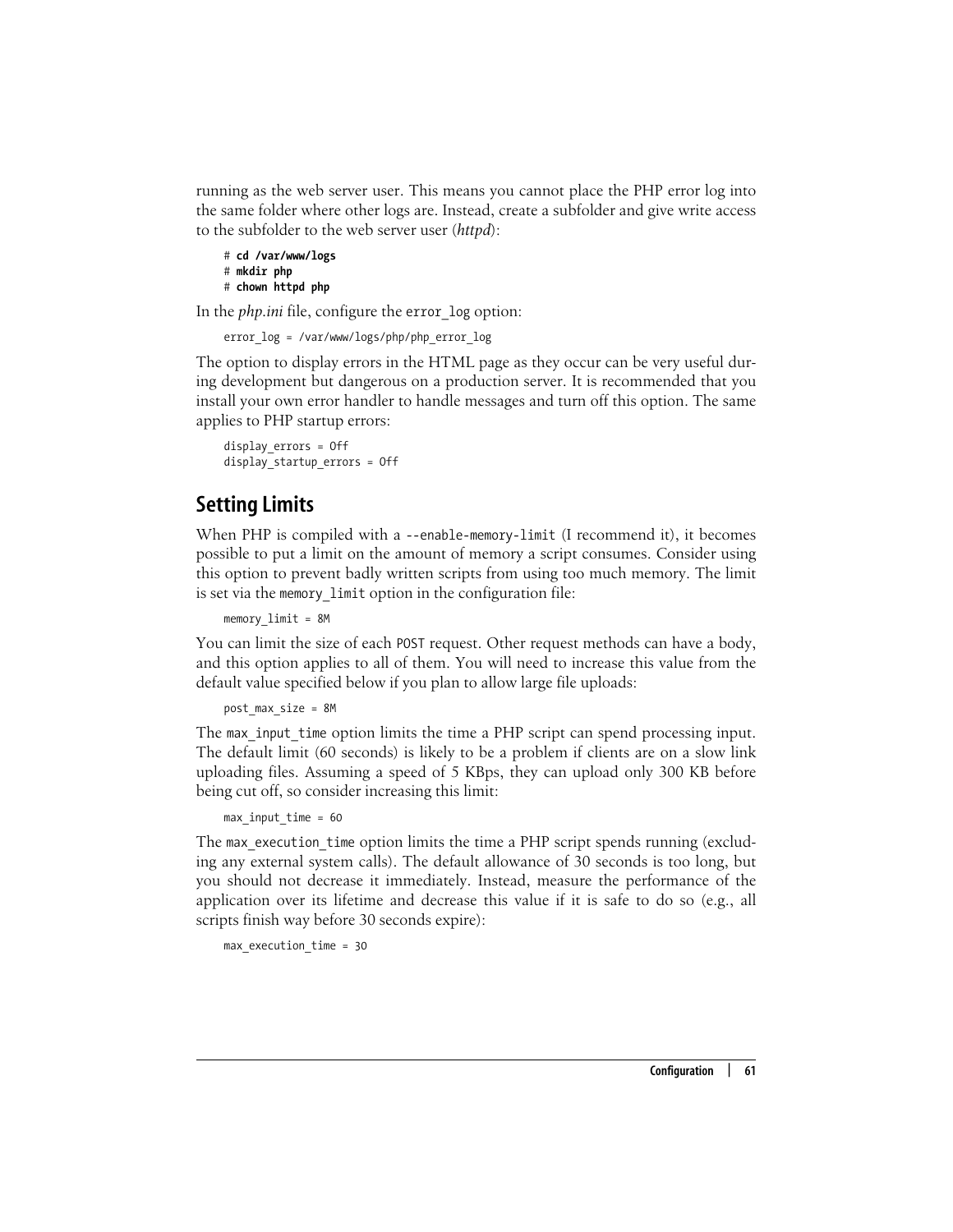#### **Controlling File Uploads**

File uploads can be turned on and off using the file uploads directive. If you do not intend to use file uploads on the web site, turn the feature off. The code that supports file uploads can be complex and a place where frequent programming errors occur. PHP has suffered from vulnerability in the file upload code in the past; you can disable file uploading via the following:

```
file uploads = Off
```
If you need the file upload functionality, you need to be aware of a parameter limiting the size of a file uploaded. More than one file can be uploaded to the server in one request. The name of the option may lead you to believe the limit applies to each separate file, but that is not the case. The option value applies to the sum of the sizes of all files uploaded in one go. Here is the default value:

upload\_max\_filesize = 2M

Remember to set the option post max size to a value that is slightly higher than your upload\_max\_filesize value.

As a file is uploaded through the web server before it is processed by a script, it is stored on a temporary location on disk. Unless you specify otherwise, the system default (normally */tmp* on Unix systems) will be used. Consider changing this location in the *php.ini* configuration file:

upload tmp  $dir = /var/www/tmp$ 

Remember to create the folder:

```
# cd /var/www
# mkdir tmp
# chown httpd tmp
```
### **Increasing Session Security**

HTTP is a stateless protocol. This means that the web server treats each user request on its own and does not take into account what happened before. The web server does not even remember what happened before. Stateless operation is inconvenient to web application programmers, who invented sessions to group requests together.

Sessions work by assigning a unique piece of information to the user when she arrives at the site for the first time. This piece of information is called a *session identifier* (*sessionid* for short) The mechanism used for this assignment is devised to have the user (more specifically, the user's browser) return the information back to the server on every subsequent request. The server uses the *sessionid* information to find its notes on the user and remember the past. Since a session identifier is all it takes for someone to be recognized as a previous user, it behaves like a temporary password. If you knew someone's session identifier, you could connect to the application she was using and assume the same privileges she has.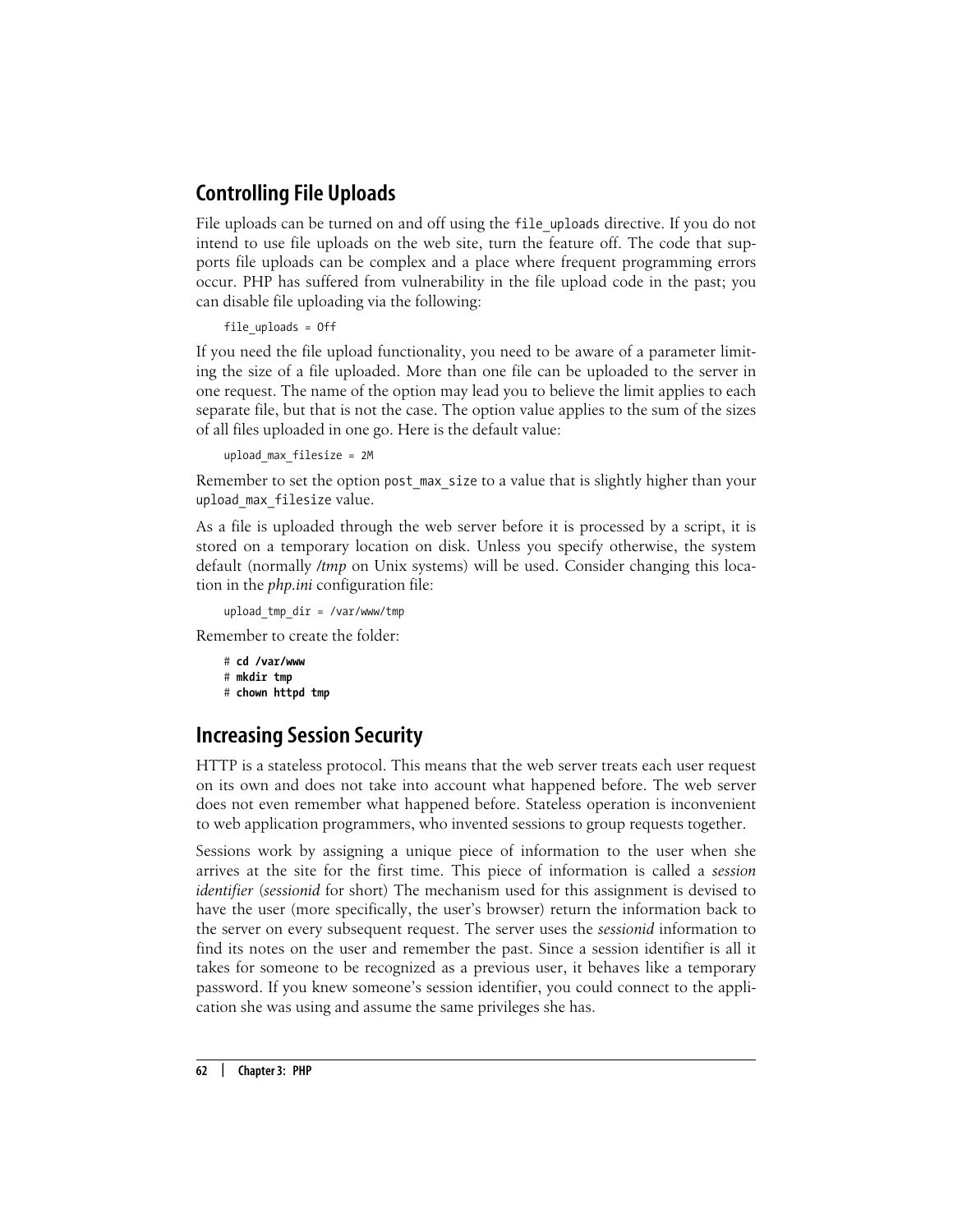Session support in PHP enables an application to remember a user, keeping some information between requests. By default, the filesystem is used to store the information, usually in the */tmp* folder. If you take a look at the folder where PHP keeps its session information, you will see a list of files with names similar to this one:

```
sess_ed62a322c949ea7cf92c4d985a9e2629
```
Closer analysis will reveal that PHP uses session identifiers when it constructs file names for session data (the session identifier is the part after *sess\_*). As a consequence, any system user who can list the contents of the */tmp* folder can learn all the active session identifiers and hijack sessions of any of the active users. To prevent this, you need to instruct PHP to store session data in a separate folder, which only the Apache user (*httpd*) can access. Create the folder first:

```
# cd /var/www
# mkdir sessions
# chown httpd sessions
```
Then configure PHP to store session data at the new location:

```
session.save_path = /var/www/sessions
```
This configuration change does not solve all problems though. System users will not be able to learn about session identifiers if the permissions for the folder */var/www/ sessions* are configured to deny them access. Still, for any user that can write and execute a PHP script on the server, it will be trivial to write a program to retrieve the list of sessions because the script will run as the web server user.



Multiple applications, user groups, or web sites should never share the same session directory. If they do, they might be able to hijack each other's sessions. Create a separate session directory for each different purpose.

Casual session ID leaks and hijacking attempts can be prevented with the help of the session.referer check option. When enabled, PHP will check the contents of the Referer request header for the string you provide. You should supply a part of the site domain name:

```
# comment
session.referer check = apachesecurity.net
```
Since the Referer request header contains the URL of the user's previous page, it will contain the site's domain name for all legitimate requests. But if someone follows a link from somewhere else and arrives at your site with a valid session ID, PHP will reject it. You should not take this protection seriously. This option was designed to invalidate sessions that were compromised by users accidentally posting links that contained session IDs. However, it will also protect from simple cross-site request forgery (CSRF) attacks, where a malicious site creates requests to another site using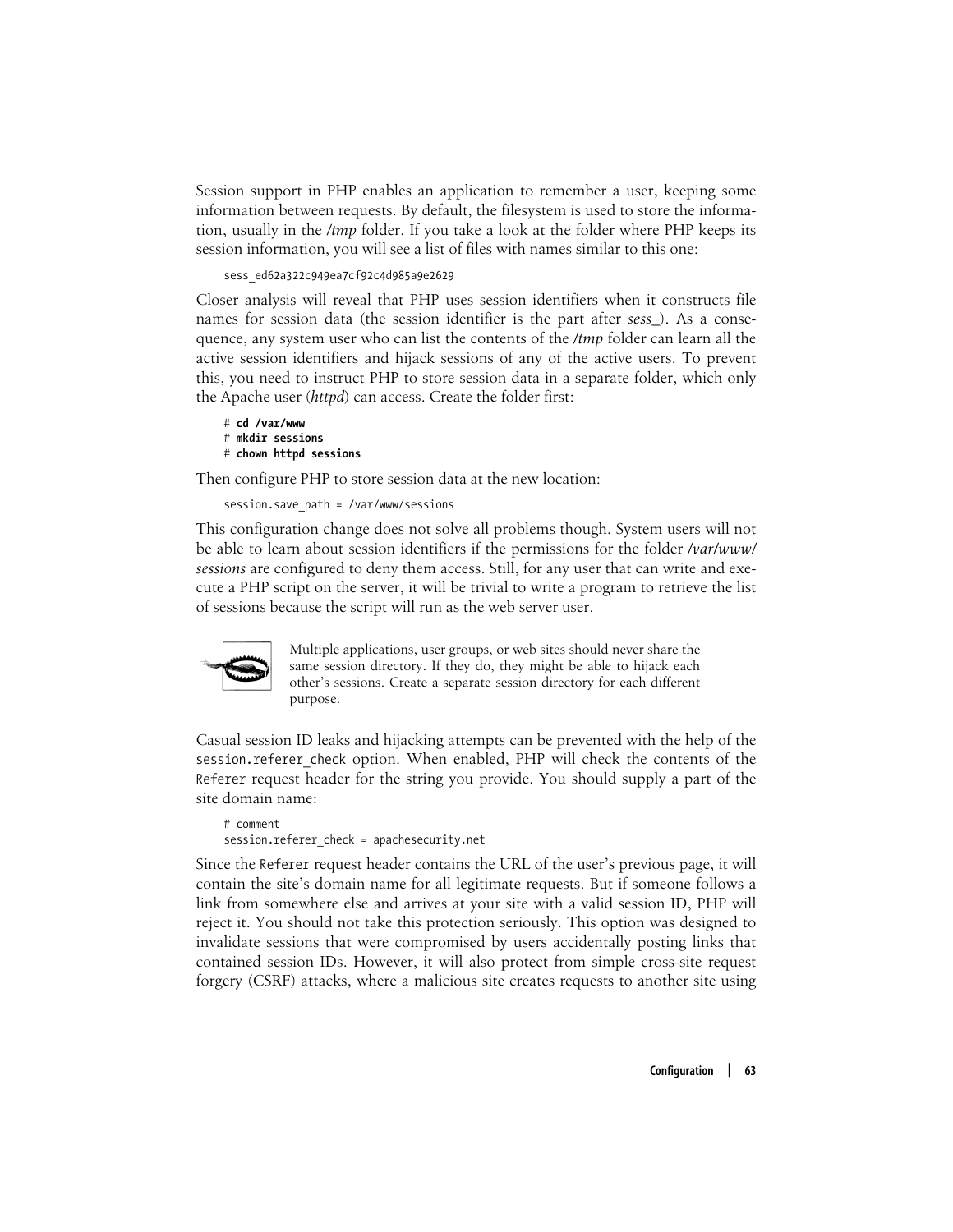the existing user session. When the attacker completely controls the request, he also controls the contents of the Referer header, making this feature ineffective.

When this option is enabled, then even users whose browsers support cookies (and are thus using cookies for session management) will have their sessions invalidated if they follow a link from somewhere else back to your site. Therefore, since session.referer check does not solve any problem in its entirety, I recommend that a proper session hijack defense be built into the software, as described in Chapter 10.

#### **Setting Safe Mode Options**

Safe mode (*http://www.php.net/manual/en/features.safe-mode.php*) is an attempt of PHP developers to enhance security of PHP deployments. Once this mode is enabled, the PHP engine imposes a series of restrictions, making script execution more secure. Many developers argue that it is not the job of PHP to fix security problems caused by the flawed architecture of server-side programming. (This subject is discussed in detail in Chapter 6.) However, since there is no indication this model will be changed any time soon, the only choice is to go ahead and do what can be done now.

Safe mode is implemented as a set of special checks in the PHP source code, and checks are not guaranteed to exist in all places. Occasionally, someone reports a hole in the safe mode and PHP developers fix it. Furthermore, there may be ways to exploit the functionality of PHP modules included in the installation to gain unrestricted access.

That being said, the PHP safe mode is a useful tool. We start by turning on the safe mode:

safe\_mode = On

#### **File access restrictions**

The biggest impact of safe mode is on file access. When in safe mode, an additional check is performed before each filesystem operation. For the operation to proceed, PHP will insist that the *uid* of the file owner matches the *uid* of the user account owning the script. This is similar to how Unix permissions work.

You can expect problems in the following cases:

- If more than one user has write access for the web server tree. Sooner or later, a script owned by one user will want to access a file owned by another.
- If applications create files at runtime.

This second case is the reason programmers hate the safe mode. Most PHP applications are content management systems (no surprise there since PHP is probably the best solution for web site construction), and they all create files. (These issues are covered in Chapter 6.)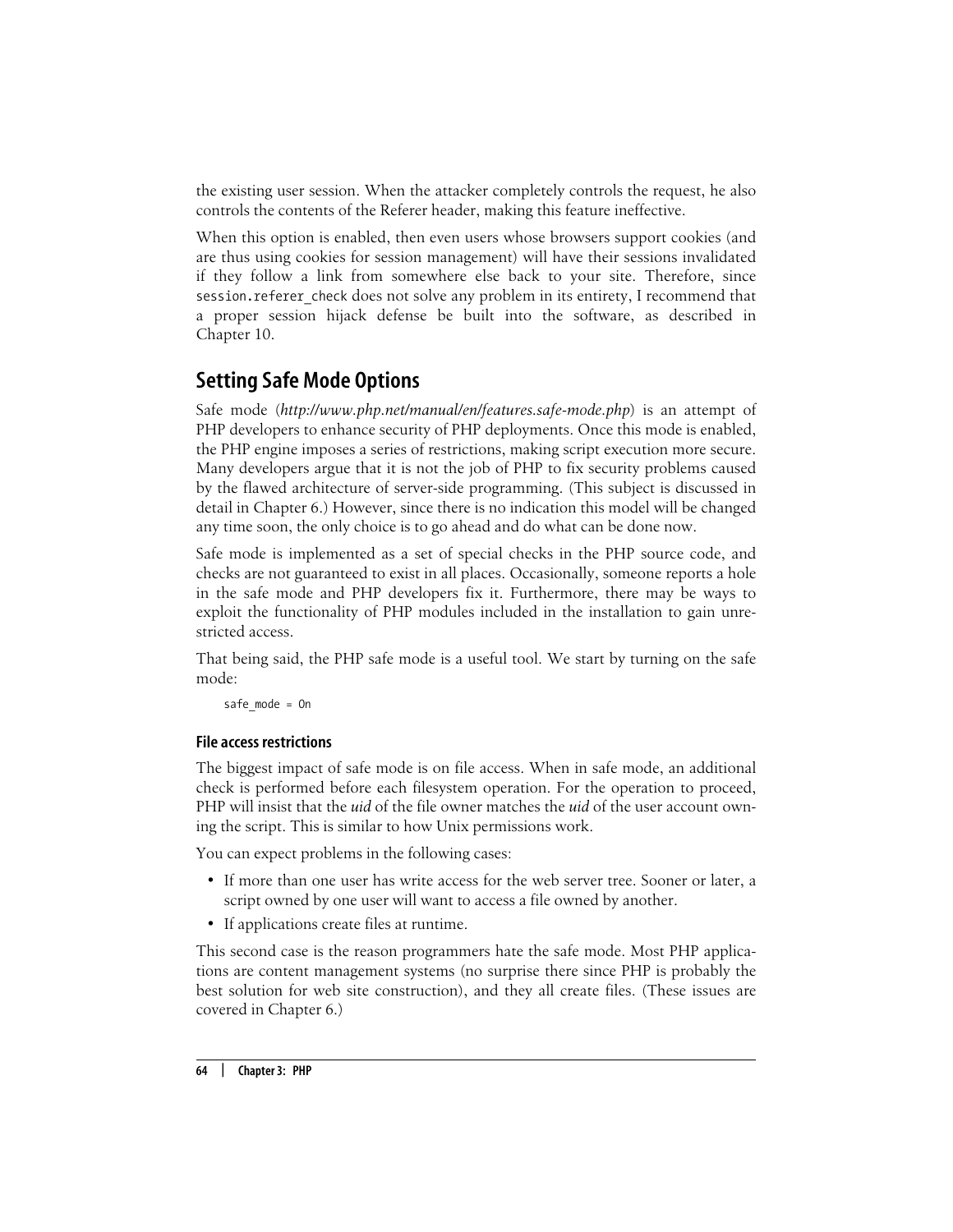The easiest solution is to have the developer and Apache accounts in the same group, and relax *uid* checking, using *gid* checking instead:

safe mode gid = On

Since all PHP scripts include other scripts (libraries), special provisions can be made for this operation. If a directory is in the include path and specified in the safe\_mode\_include\_dir directive, the *uid*/*gid* check will be bypassed.

#### **Environment variable restrictions**

Write access to environment variables (using the putenv( ) function) is restricted in safe mode. The first of the following two directives, safe\_mode\_allowed\_env\_vars, contains a comma-delimited list of prefixes indicating which environment variables may be modified. The second directive, safe mode protected env vars, forbids certain variables (again, comma-delimited if more than one) from being altered.

```
# allow modification of variables beginning with PHP_
safe mode allowed env vars = PHP
# no one is allowed to modify LD_LIBRARY_PATH
safe mode protected env vars = LD LIBRARY PATH
```
#### **External process execution restrictions**

Safe mode puts restrictions on external process execution. Only binaries in the safe directory can be executed from PHP scripts:

safe mode exec dir = /var/www/bin

The following functions are affected:

- $exec()$
- system( )
- passthru( )
- popen()

Some methods of program execution do not work in safe mode:

shell exec( )

Disabled in safe mode

*backtick operator* Disabled in safe mode

#### **Other safe mode restrictions**

The behavior of many other less significant functions, parameters, and variables is subtly changed in safe mode. I mention the changes likely to affect many people in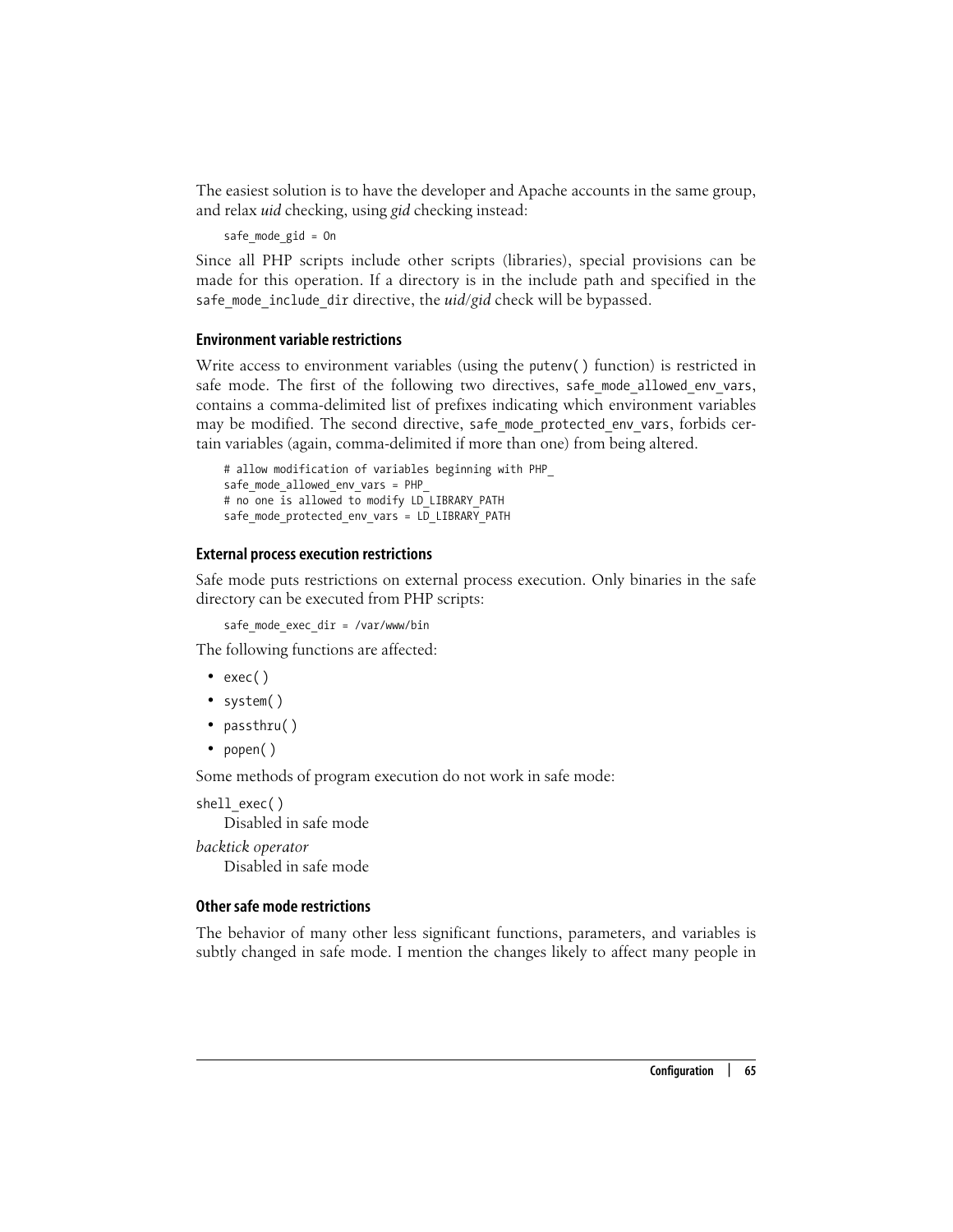the following list, but the full list of (constantly changing) safe mode restrictions can be accessed at *http://www.php.net/manual/en/features.safe-mode.functions.php*:

 $d1()$ 

Disabled in safe mode.

set time limit()

Has no effect in safe mode. The other way to change the maximum execution time, through the use of the max\_execution\_time directive, also does not work in safe mode.

header( )

In safe mode, the *uid* of the script is appended to the WWW-Authenticate HTTP header.

```
apache request headers()
```
In safe mode, headers beginning with Authorization are not returned.

mail( )

The fifth parameter (additional parameters) is disabled. This parameter is normally submitted on the command line to the program that sends mail (e.g., *sendmail*).

PHP\_AUTH *variables*

The variables PHP\_AUTH\_USER, PHP\_AUTH\_PW, and AUTH\_TYPE are unavailable in safe mode.

## **Advanced PHP Hardening**

When every little bit of additional security counts, you can resort to modifying PHP. In this section, I present two approaches: one that uses PHP extension capabilities to change its behavior without changing the source code, and another that goes all the way and modifies the PHP source code to add an additional security layer.

### **PHP 5 SAPI Input Hooks**

In PHP, SAPI stands for *Server Abstraction Application Programming Interface* and is a part of PHP that connects the engine with the environment it is running in. One SAPI is used when PHP is running as an Apache module, a second when running as a CGI script, and a third when running from the command line. Of interest to us are the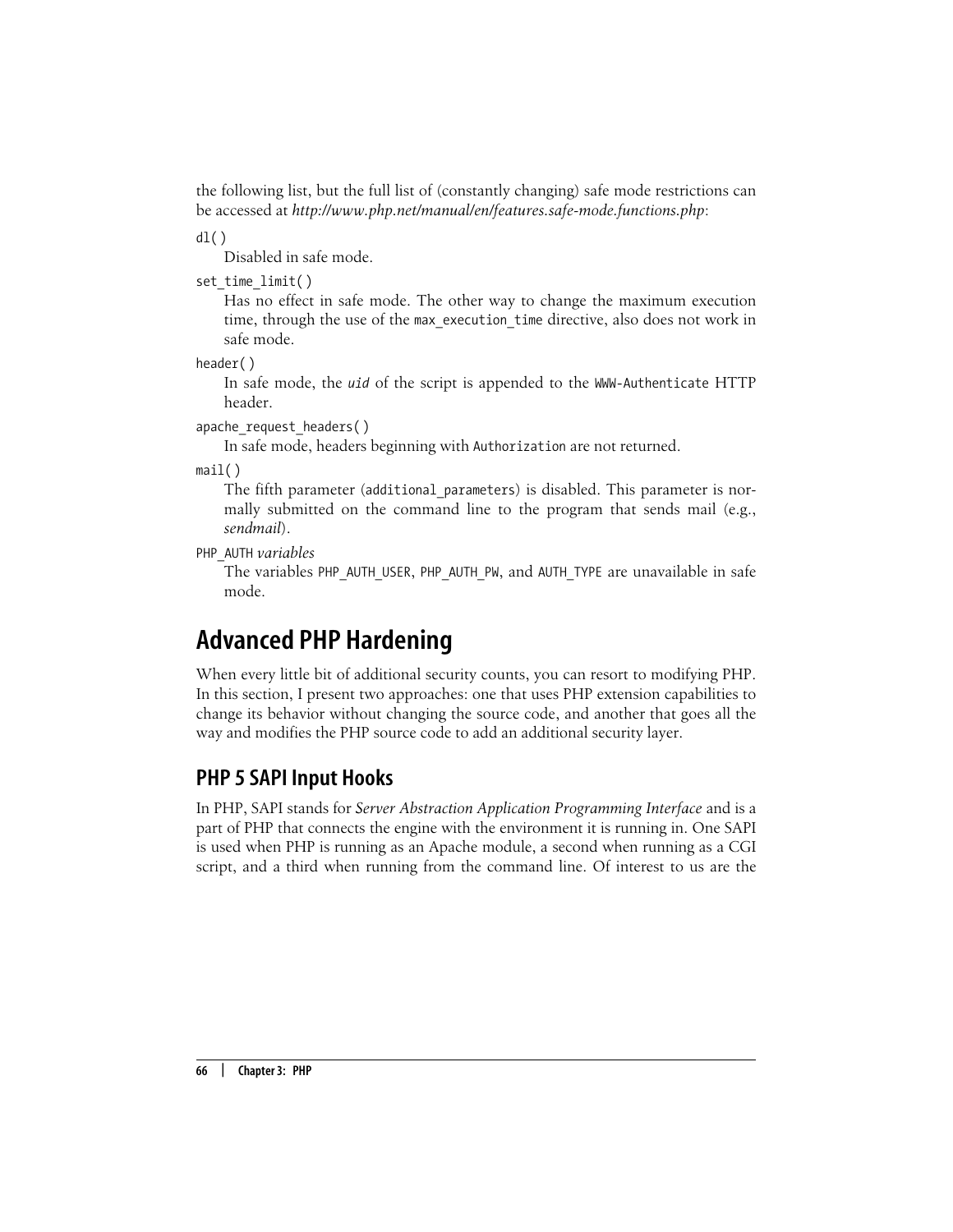three input callback hooks that allow changes to be made to the way PHP handles script input data:

input\_filter

Called before each script parameter is added to the list of parameters. The hook is given an opportunity to modify the value of the parameter and to accept or refuse its addition to the list.

treat\_data

Called to parse and transform script parameters from their raw format into individual parameters with names and values.

default\_post\_reader

Called to handle a POST request that does not have a handler associated with it.

The input filter hook is the most useful of all three. A new implementation of this hook can be added through a custom PHP extension and registered with the engine using the sapi register input filter() function. The PHP 5 distribution comes with an input filter example (the file *README.input\_filter* also available at *http://cvs.php.net/ co.php/php-src/README.input\_filter*), which is designed to strip all HTML markup (using the strip\_tags( ) function) from script parameters. You can use this file as a starting point for your own extension.

A similar solution can be implemented without resorting to writing native PHP extensions. Using the auto prepend file configuration option to prepend input sanitization code for every script that is executed will have similar results in most cases. However, only the direct, native-code approach works in the following situations:

- If you want to enforce a strong site-wide policy that cannot be avoided
- If the operations you want to perform are too slow to be implemented in PHP itself
- When the operations simply require direct access to the PHP engine

#### **Hardened-PHP**

Hardened-PHP (*http://www.hardened-php.net*) is a project that has a goal of remedying some of the shortcomings present in the mainstream PHP distribution. It's a young and promising project led by Stefan Esser. At the time of this writing the author was offering support for the latest releases in both PHP branches (4.x and 5.x). Here are some of the features this patch offers:

- An input filter hook ported to 4.x from PHP 5
- An extension (called *varfilter*) that takes advantage of the input filter hook and performs checks and enforces limits on script variables: maximum variable name length, maximum variable value length, maximum number of variables, and maximum number of dimensions in array variables